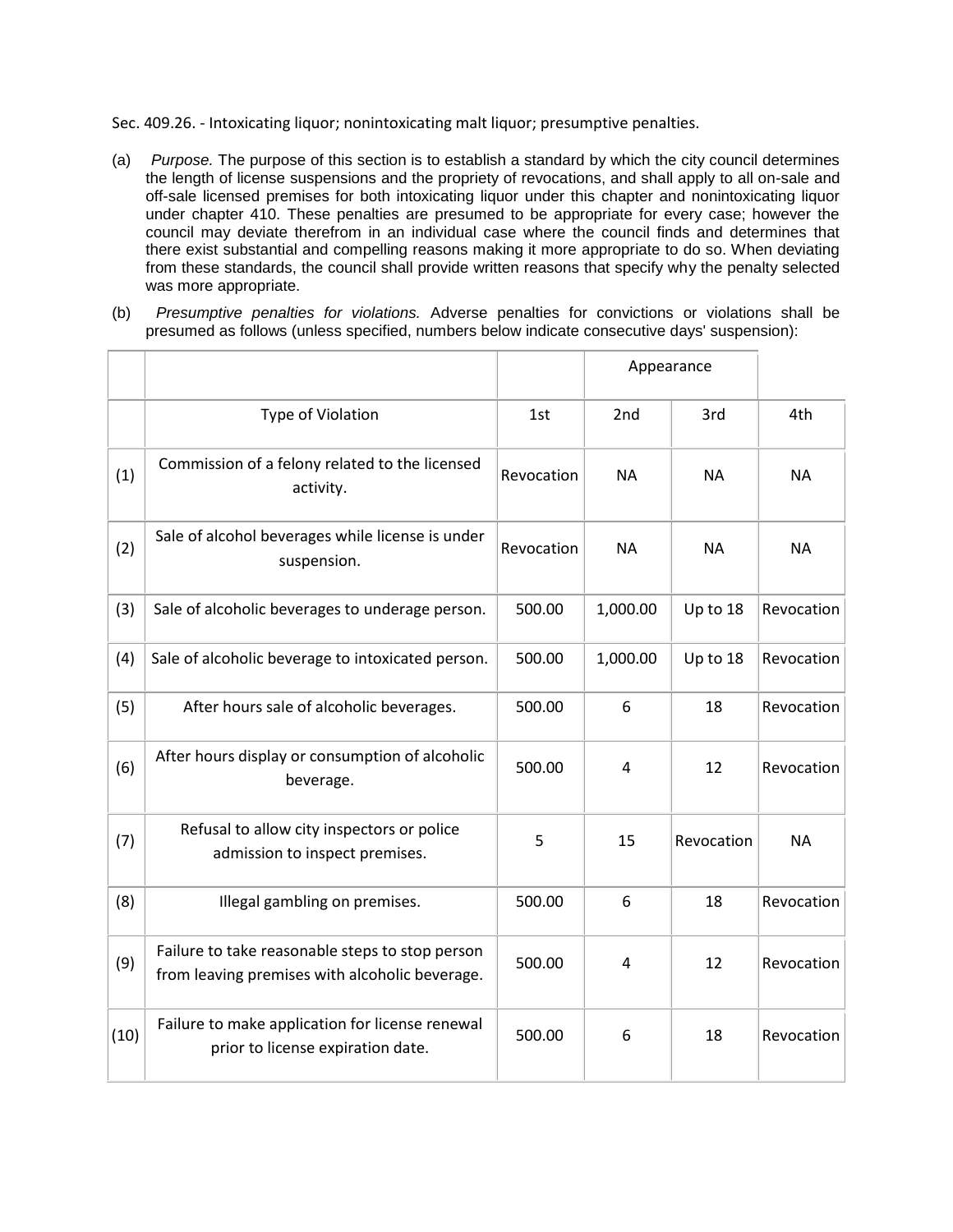| (11) | Sale of intoxicating liquor where only license is<br>for nonintoxicating liquor.         | 500.00 | 6          | 18 | Revocation |
|------|------------------------------------------------------------------------------------------|--------|------------|----|------------|
| (12) | Failure to comply with statutory, and ordinance<br>requirements for liability insurance. | 10     | Revocation | ΝA | ΝA         |

For on-sale intoxicating liquor establishments with a seating capacity of one hundred fifty (150) or more, the monetary penalty for any violation (including violations found in chapter 310) shall be doubled.

For off-sale intoxicating liquor establishments with five thousand one (5,001) or more square feet of retail space, the monetary penalty for any violation (including violations found in chapter 310) shall be doubled.

A licensee who would be making a first appearance before the council may elect to pay the fine to the department of safety and inspections without an appearance before the council, unless the notice of violation has indicated that a hearing is required because of circumstances which may warrant deviation from the presumptive penalty. Payment of the recommended fine will be considered to be a waiver of the hearing to which the licensee is entitled, and shall be considered an "appearance" for the purpose of determining presumptive penalties for subsequent violations.

(c) *Multiple violations.* At a licensee's first appearance before the city council, the council shall consider and act upon all the violations that have been alleged and/or incorporated in the notices sent to the licensee under the administrative procedures act up to and including the formal notice of hearing. The council in that case shall consider the presumptive penalty for each such violation under the "1<sup>"st</sup> Appearance" column in paragraph (b) above. The occurrence of multiple violations shall be grounds for departure from such penalties in the council's discretion.

Violations occurring after the date of the notice of hearing that are brought to the attention of the city attorney prior to the hearing date before an administrative law judge (or before the council in an uncontested facts hearing) may be added to the notice(s) by stipulation if the licensee admits to the facts, and shall in that case be treated as though part of the "1<sup>'st</sup> Appearance." In all other cases, violations occurring after the date of the formal notice of hearing shall be the subject of a separate proceeding and dealt with as a " $2<sup>nd</sup>$  Appearance" before the council.

The same procedures shall apply to a second, third or fourth appearance before the council.

- (d) *Subsequent appearances.* Upon a second, third or fourth appearance before the council by a particular licensee, the council shall impose the presumptive penalty for the violation or violations giving rise to the subsequent appearance without regard to the particular violation or violations that were the subject of the first or prior appearance.
- (e) *Computation of time.*

 $\overline{\phantom{a}}$ 

- (1) *Second appearance.* A second violation within twelve (12) months shall be treated as a second appearance for the purpose of determining the presumptive penalty.
- (2) *Third appearance.* A third violation within eighteen (18) months shall be treated as a third appearance for the purpose of determining the presumptive penalty.
- (3) *Fourth appearance.* A fourth violation within twenty-four (24) months shall be treated as a fourth appearance for the purpose of determining the presumptive penalty.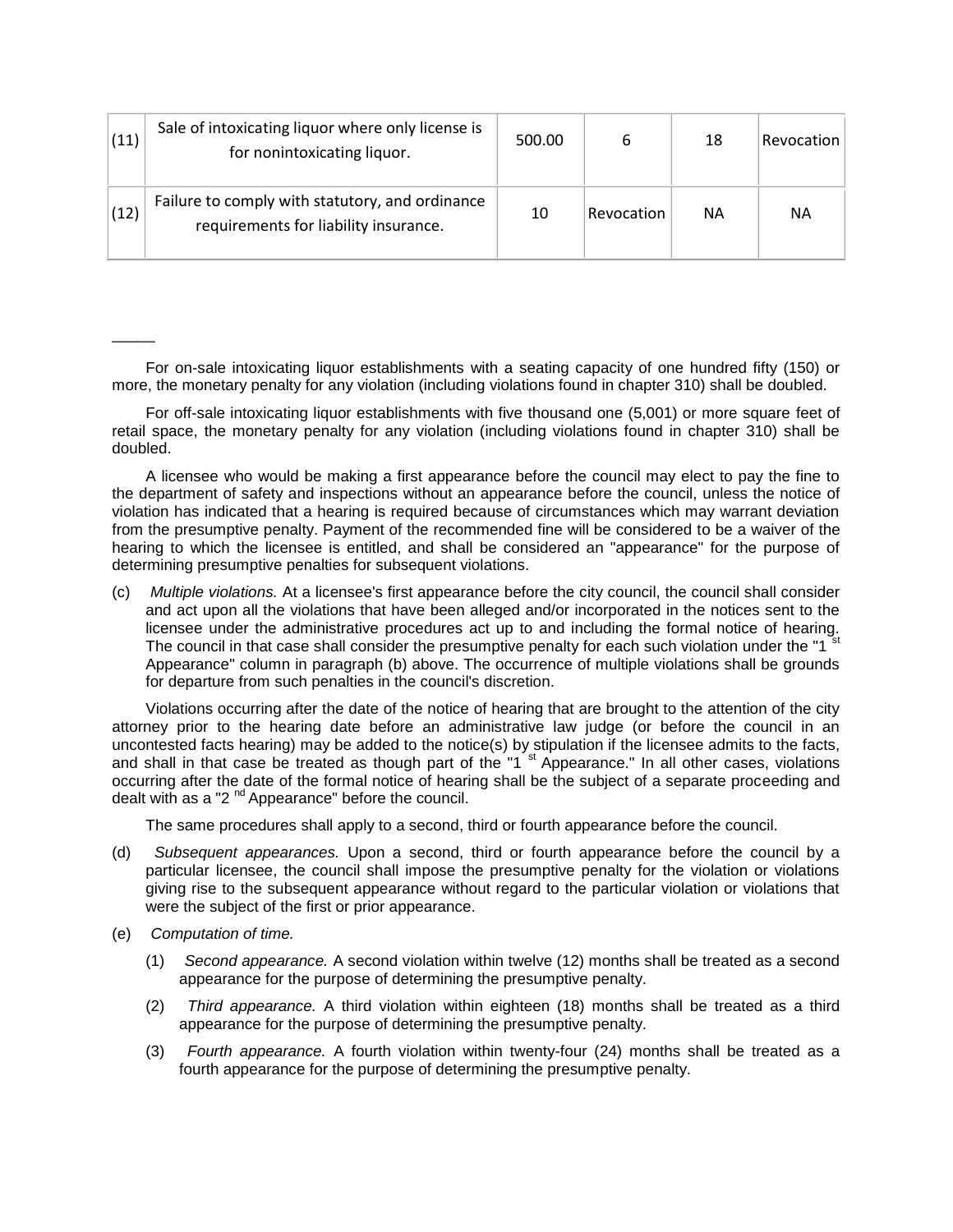- (4) Any appearance not covered by subsections (1), (2) or (3) above shall be treated as a first appearance. Measurement of the twelve-, eighteen- or twenty-four-month period shall be as follows: The beginning date shall be the earliest violation's date of appearance before the council, and the ending date shall be the date of the new violation. In case of multiple new violations, the ending date to be used shall be the date of the violation last in time.
- (5) For the purpose of a second, third or fourth appearance under this section, "violation" shall mean either one of those violations listed in paragraph (b) or a violation of section 310.05(m).
- (f) *Other penalties.* Nothing in this section shall restrict or limit the authority of the council to suspend up to sixty (60) days, revoke the license, or impose a civil fine not to exceed two thousand dollars (\$2,000.00), to impose conditions or take any other adverse action in accordance with law, provided, that the license holder has been afforded an opportunity for a hearing in the manner provided for in section 310.05 of this Code.
- (g) *Effect of responsible business practices in determining penalty.* In determining the appropriate penalty, the council may, in its discretion, consider evidence submitted to it in the case of uncontested adverse actions or submitted to a hearing examiner in a contested hearing upon which findings of fact have been made that a licensee has followed or is likely to follow in the future responsible business practices in regard to sales to intoxicated persons and sales to minors.
	- (1) For the purposes of service to intoxicated persons, evidence of responsible business practices may include, but is not limited to, those policies, procedures and actions that are implemented at time of service and that:
		- a. Encourage persons not to become intoxicated if they consume alcoholic beverages on the defendant's premises;
		- b. Promote availability of nonalcoholic beverages and food;
		- c. Promote safe transportation alternatives other than driving while intoxicated;
		- d. Prohibit employees and agents of defendant from consuming alcoholic beverages while acting in their capacity as employees or agents;
		- e. Establish promotions and marketing efforts that publicize responsible business practices to the defendant's customers and community;
		- f. Implement comprehensive training procedures;
		- g. Maintain an adequate, trained number of employees and agents for the type and size of defendant's business;
		- h. Establish a standardized method for hiring qualified employees;
		- i. Reprimand employees who violate employer policies and procedures; and
		- j. Show that the licensee has enrolled in recognized courses providing training to self and one (1) or more employees of the licensed establishment in regard to standards for responsible liquor service.
	- (2) For the purposes of service to minors, evidence of responsible business practices may include, but is not limited to, those listed in subsection (1) and the following:
		- a. Management policies that are implemented at the time of service and that ensure the examination of proof of identification (as established by state law) for all persons seeking service of alcoholic beverages who may reasonably be suspected to be minors;
		- b. Comprehensive training of employees who are responsible for such examination regarding the detection of false or altered identification; and
		- c. Enrollment by the licensee in recognized courses providing training to self and one (1) or more employees of the licensed establishment in regard to standards for responsible liquor service.